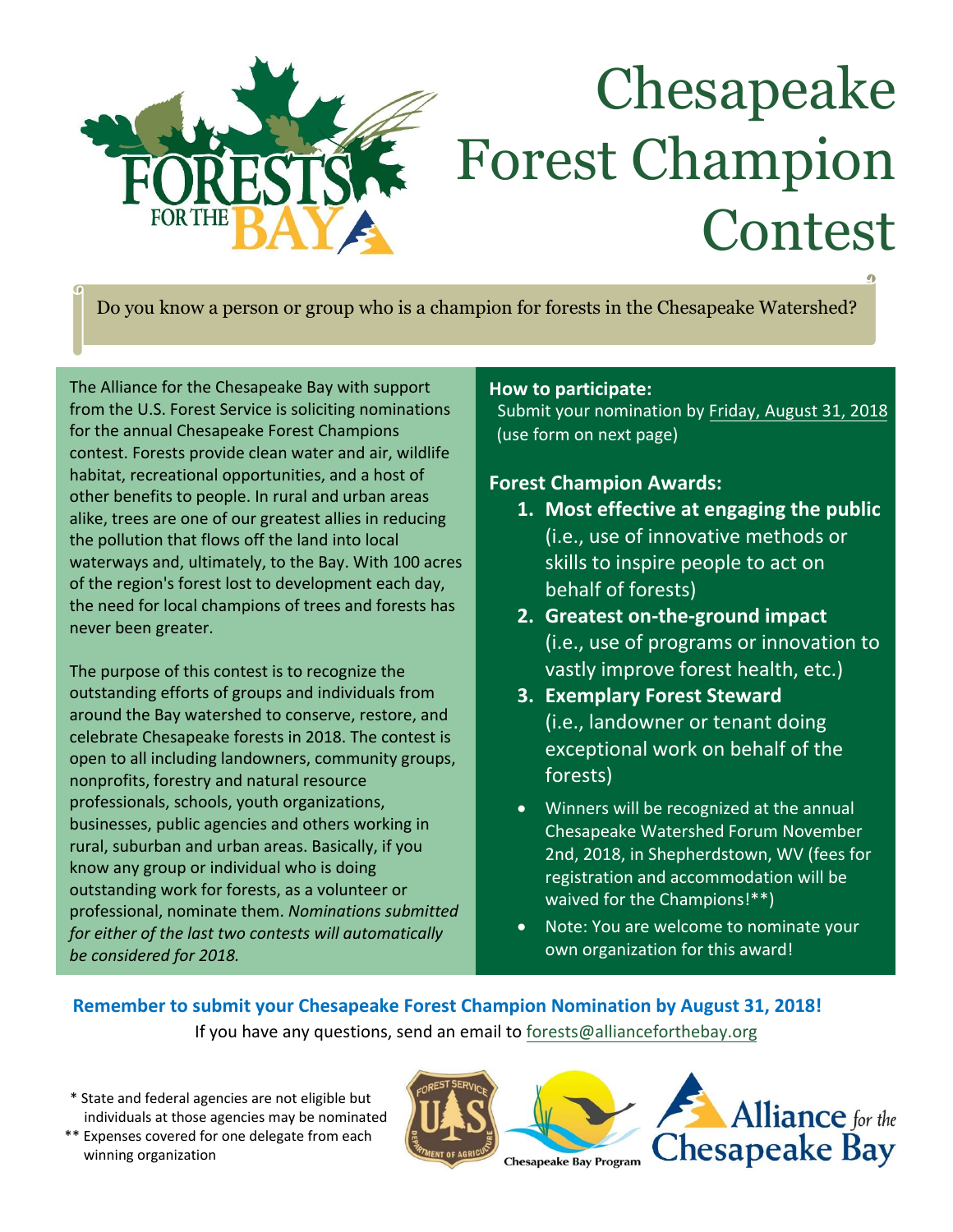

# Chesapeake Forest Champion Contest

**To successfully submit a nomination, please follow the steps below:**

- 1. Download/Save the blank form to your computer.
- 2. Complete the form and save.
- 3. Email this file as an attachment to [forests@allianceforthebay.org](mailto:Chesapeake.IYOF@gmail.com)

### I Chesapeake Forest Champion Nominee

*Please provide the following information about the individual or organization being nominated:* 

Name of individual/group being nominated

| <b>Address</b> |  |  |
|----------------|--|--|
|                |  |  |

Phone **Email** 

Website (if applicable)

## II Your Information (nominator)

*It is acceptable to nominate your own organization.* 

Name

Phone

Email

**Remember to submit your Chesapeake Forest Champion Nomination by AUGUST 31, 2018!**

- \* State and federal agencies are not eligible but individuals at those agencies may be nominated
- j \*\* Expenses covered for one delegate from each winning organization







*continued on the next page* **>**